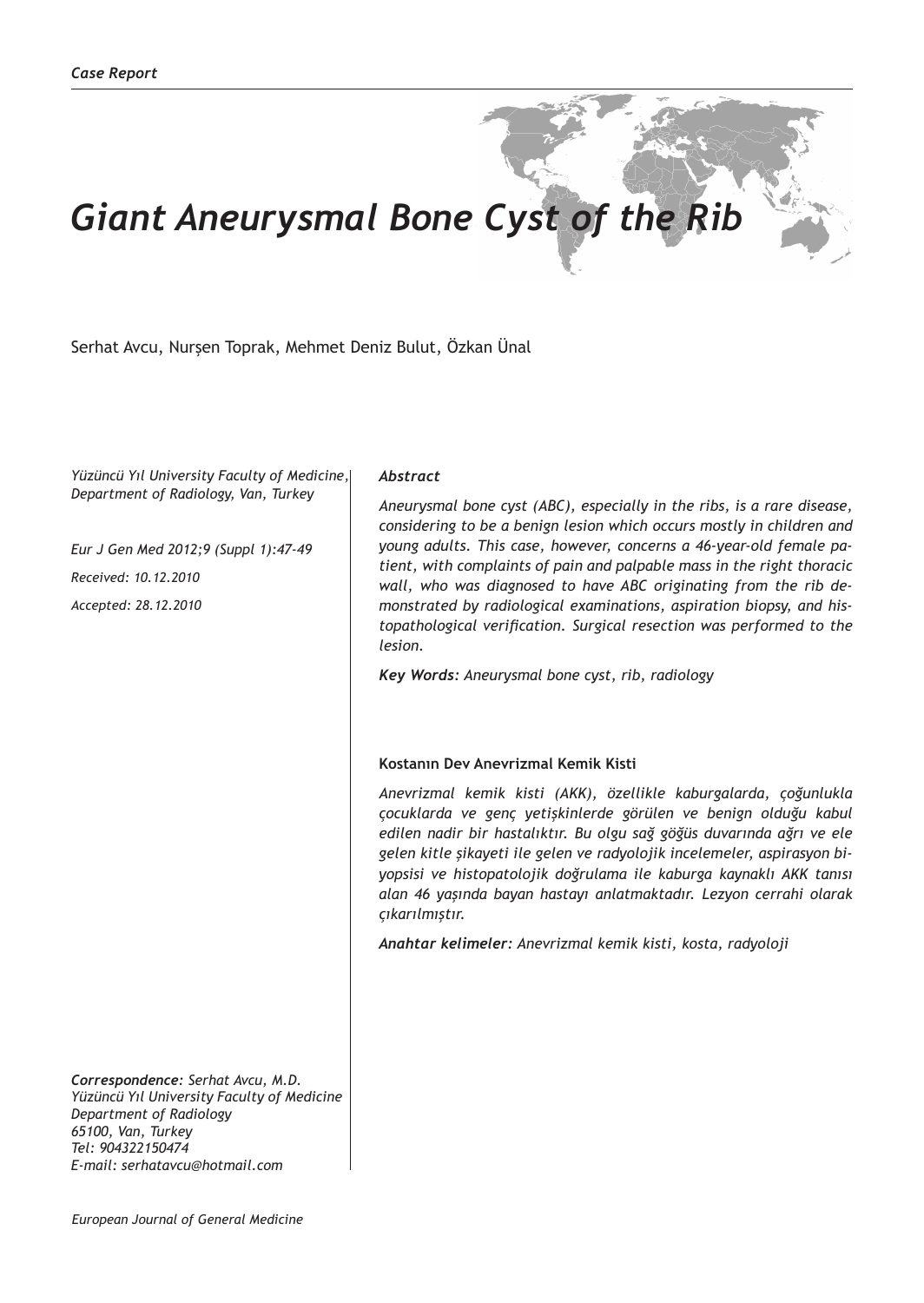#### **INTRODUCTION**

An aneurysmal bone cyst (ABC) was first described by Jaffe and Lichtenstein in 1942 (1). ABCs are benign, expansile, locally aggressive lesions of the bone, containing thin-walled blood-filled cavities that are lined by connective tissue with giant cells and trabecular bone (2). The real place of the lesion in the classification of bone diseases, and whether it is reactive (non-neoplastic) or neoplastic is still in debate (3). Histologically, ABC is composed of cavernomatous spaces full of non-clotting blood, and accompanying solid regions which are characterized by fibroblastic, fibrohistiocytic and osteoblastic proliferations (4). ABC, which mostly occurs in the spine and long bones and rarely in the ribs (5-6), and generally in patients under 20 years of age (2), constitutes 1% of primary bone tumors (3). To our knowledge, a total of 44 costal ABCs, 17 of which being in Japan have been described in the literature (1, 7). Here we report a rare case of costal ABC which was diagnosed as a result of (demosntrated by) radiological examinations, aspiration biopsy, and histopathological verification.

## **CASE**

A 46-year-old woman visited to our hospital with complaints of a palpable firm mass on the thorax wall inferior to right breast, chest pain with a duration of 2-years that exacerbated in the last 2 months, and shortness of breath. On physical examination, a firm mass lesion with no warmth or redness was palpated on the right lateral chest wall. Laboratory examinations revealed no specific abnormality. On direct chest roentgenogram, a heterogeneous lesion with a diameter of 14x11cm consisting of radiolucent and radioopaque regions was detected in the mid-inferior zone of the right hemithorax. The lesion was just neighbouring the right hemi-diaphragma inferiorly, with a lobulated contour (Figure 1a). On computed tomography (CT) scan, the lesion was observed to have calcifications and cystic components, making cortical irregularity at the lateral border of the 6th costa, and reaching to intercostal space, right hemidiaphragma, and paracardiac space (Figure 1b). Magnetic resonance imaging (MRI) displayed a lesion which was hyperintense on T1- and isointense to muscle on T2-weighted images, composing of solid components and cysts with multiple septae (Figure 2 a,b). The mass was expanding into the muscular layers of the thorax wall anteriorly. No remarkable enhancement was detected in the lesion after intravenous gadolinium injection. With a presumptive diagnosis of ABC, needle-aspiration was performed to the lesion under sonographic guidance, and non-clotting hemorrhagic fluid was obtained as aspiration material which was confirmed to be ABC histopathologically. The lesion was treated surgically.

#### **DISCUSSION**

ABCs can involve any bone, the most common site being ends of long tubular bones of limb followed by the vertebral column. They have not been very commonly reported from the ribs (8). Worldwide, the cases of ABC originating from the rib are rare (1). Almost all of the ABC cases are seen below the age of 30 years (giris bolumunde 20 yas olara demıssınz), and they are extremely rare above the age of 50 years, because they occur in the growing bones. Our patient was 46 years-old. The most common symptoms in a patient with aneurysmal bone cyst of the rib are chest pain, swelling of chest wall, dyspnea, and pathologic fracture (5). Our patient had complaints of a palpable firm mass on the thorax wall inferior to right breast, chest pain, and shortness of breath. Although the ABC has characteristic radiological, clinical, and pathological findings, its etiology and pathogenesis is still in debate. Bieseckel et al reported that the primary lesion had originated from the bone or periosteal region as an arteriovenous malformation, and reactive ABC had developed as a result of the hemodynamic effects of the blood flow (9). ABC is morphologically classified as cystic, cystic-solid (mixed), and solid. The most notifying characteristic of the cystic type of the ABC is the cavernous spaces that have a wall composed of the mixture of fibrous tissue, giant cells, and osseous tissue. Mixed type ABC lesions are a mixture of fibrous septae, cavernous spaces full of blood, giant cells, fibrous, osteoblastic, and solid components. On the other hand, solid type, which is on the other side of the spectrum, has fibrous proliferation, scattered benign giant cells, and osteoid trabecules (4, 10-11). The clinical and pathological similarities among these three types of ABC lesions lead to an idea that these are associated with intraosseous hemorrhage. The lesion in our case was evaluated as mixed-type ABC.

Three types of radiological appearance could be seen during the development of ABC: early lytic phase, mature phase which has a peripheral calcified border, and calcified phase, respectively. The ABC in our case was in